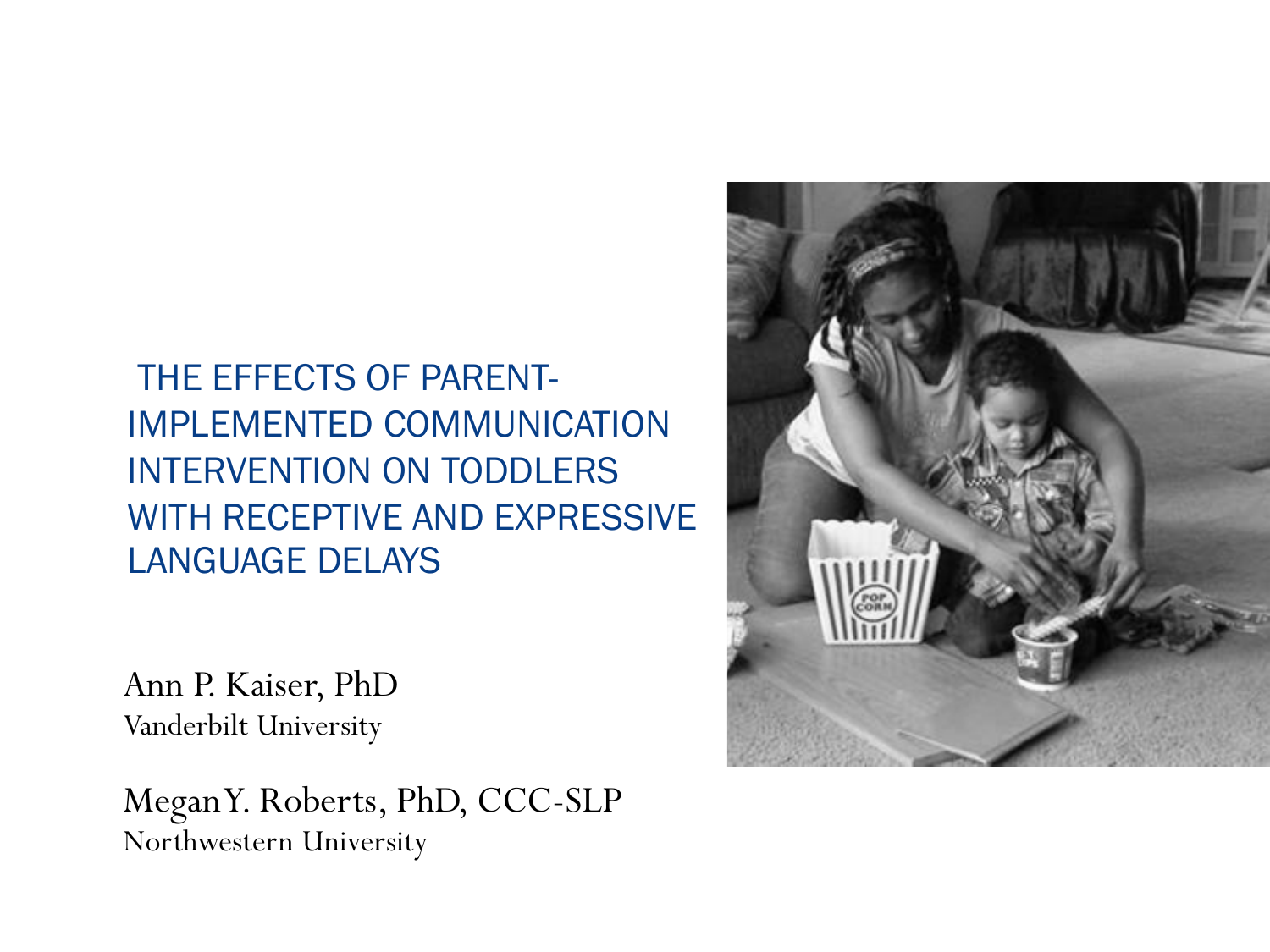## Young Children with Language Impairment

- Language development is one of the strongest predictors of children's long term academic and social outcomes
- Young children with typical cognitive development but significant delays in language at age 2 may be at risk for later development.
	- About 60% of children with receptive delays and normal range cognition have typical language by age 7;
	- Only 25% of children with receptive and expressive delays have typical language outcomes ( Law et al., 2000).
- In the absence of universal screening for language development, many pediatricians recommend wait and see rather than early intervention for this population.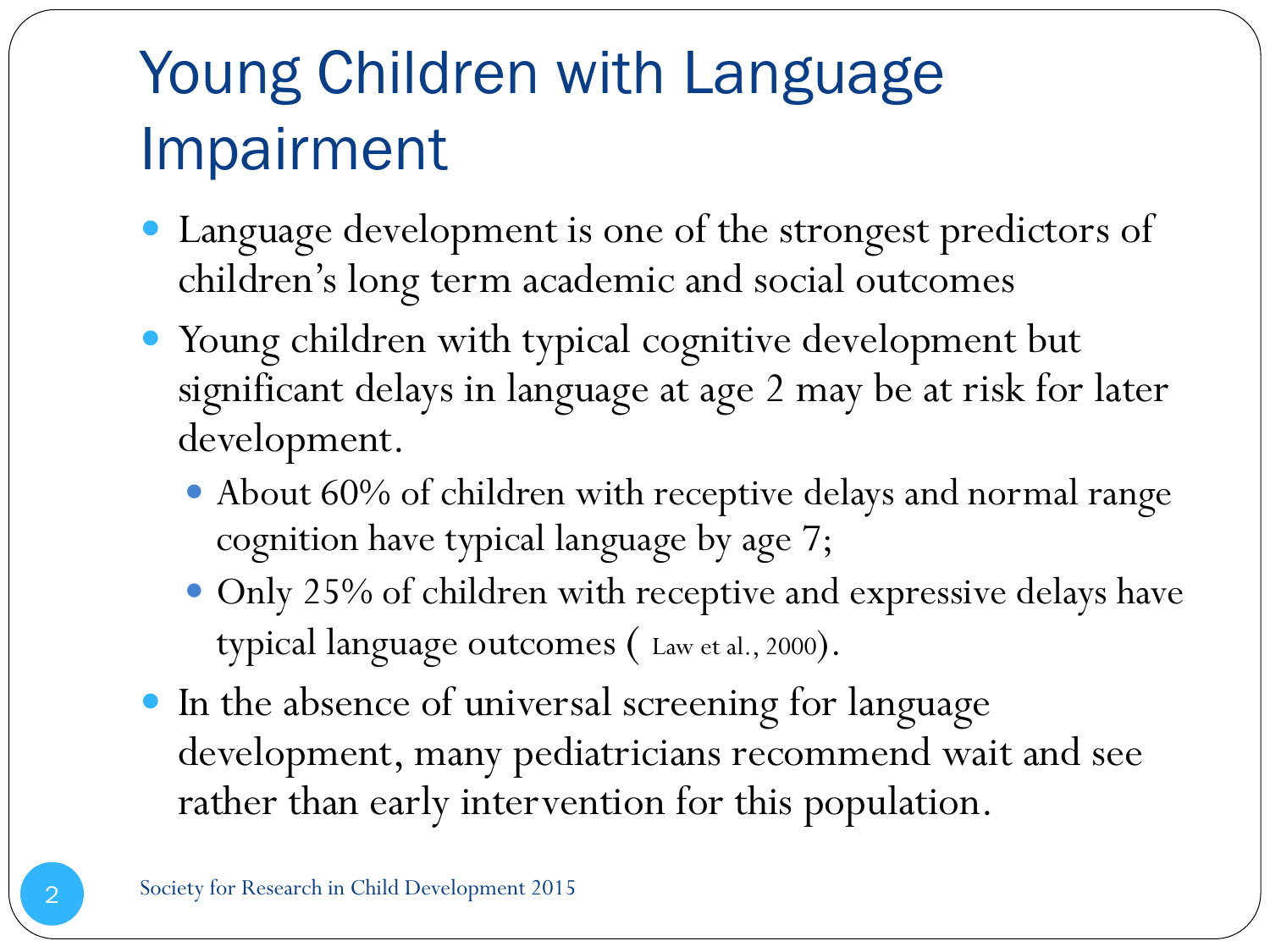#### Including Parents in Intervention for Young Children with Language Impairment

- Quantity and quality of linguistic input provided by parents impacts child language development (Hart & Risley, 1995; Smith, Landry, & Swank, 2000; Tamis-LeMonda, Bornstein, & Baumwell, 2001)
- Teaching parents is cost effective (Gibbard, 2004)
- Including parents facilitates generalization to everyday contexts (Kashinath, Woods & Goldstein, 2006)
- Parent-implemented interventions have relatively consistent effects for children with expressive language impairment (Roberts & Kaiser, 2011)
	- Children have on average 53 more words (*g=.38)*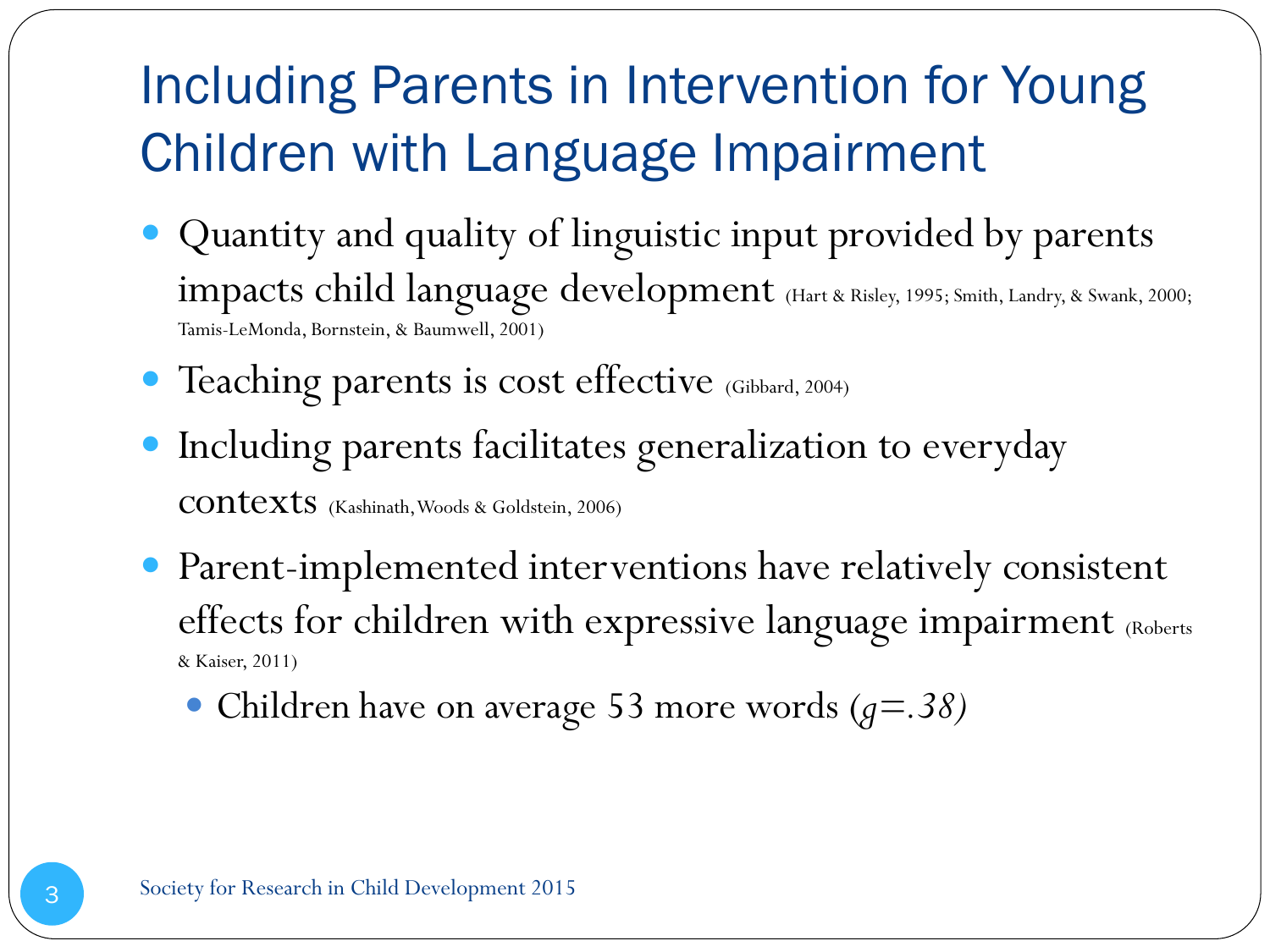#### A Cascading Intervention Model

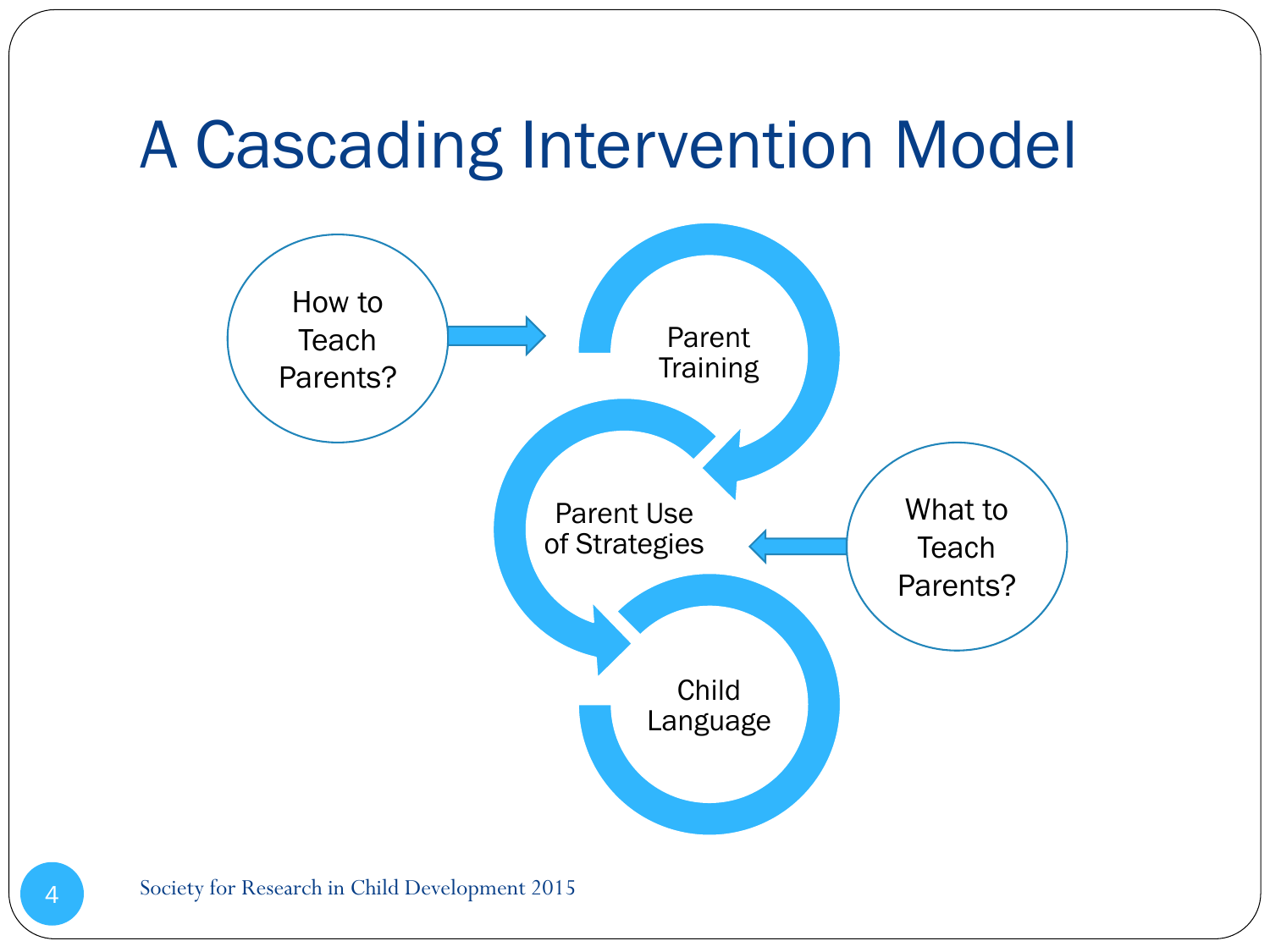# Maximizing Intervention Effects



Enhanced Milieu Teaching (EMT) rea minea reaen<br>Child Intorvontic (Child Intervention)

- Matched turns Percentage of adult turns that are in  $\bullet$  EMT is a widely studied intervention with consistently positive process of various language forms and positive effects on various language forms and structures (Kaiser & Trent, 2007).
- $\alpha$  none, 2007). with intellectual disabilities: with intellectual disabilities: • Gains in language have been observed in children
- Across settings (Alpert & Kaiser, 1992; Hancock & Kaiser, 1996; Kaiser, Hancock, & Nietfeld, 2000)
- Classes of language structures (Goldstein &  $P$  $\pi$ ),  $\tau$ Mousetis, 1989; Warren, Gazdag, Bambara, & Jones, 1994),
	- Global language development (Hancock & Kaiser, 2002; Kaiser et al., 2000).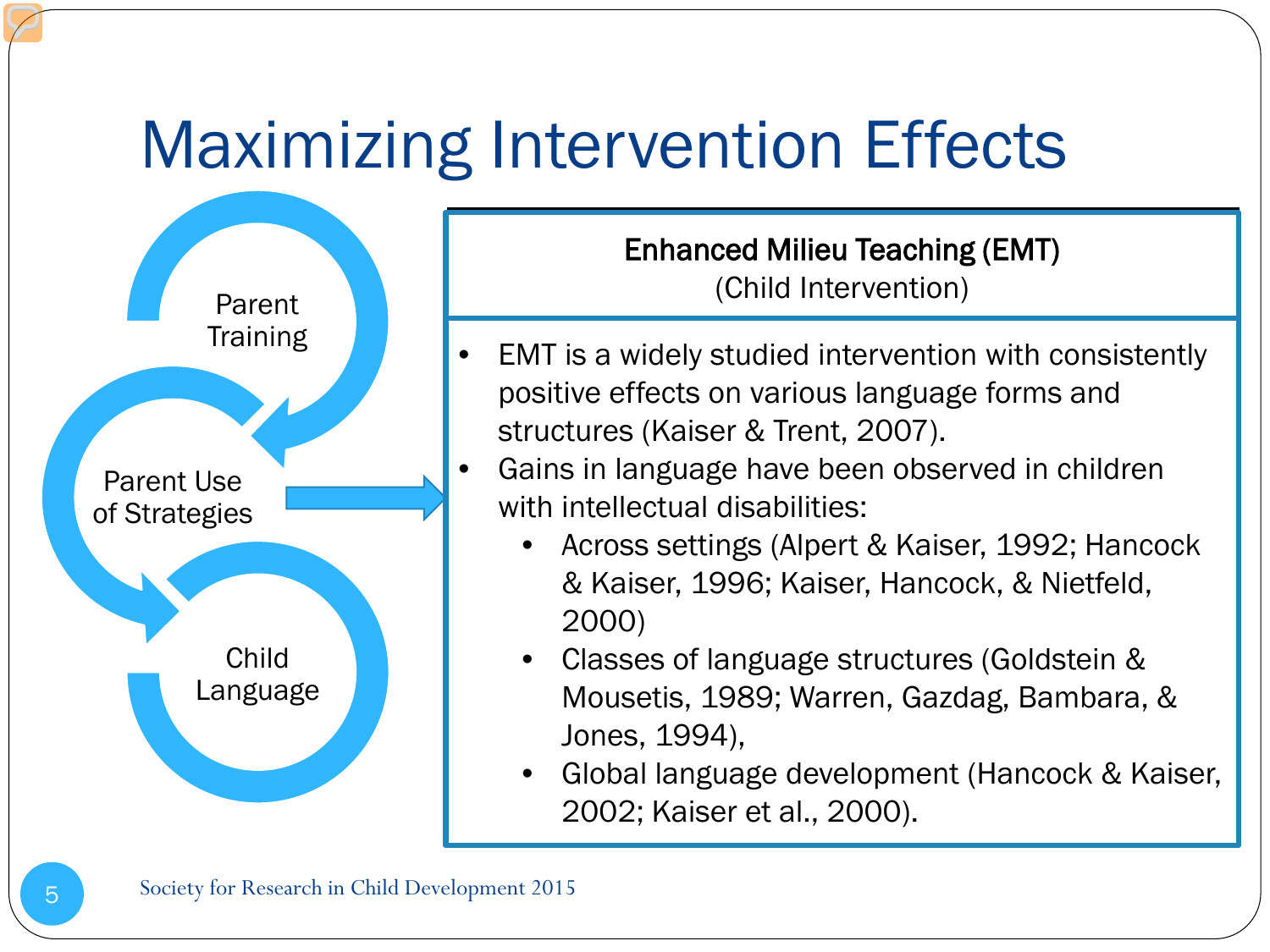# EMT Principles and Strategies

#### **1. Promote adult-child communication** *now*

- Notice and respond
- Follow the child's lead
- **2. Increase child engagement with objects and activities**
	- Child preferred activities
	- Join the child in play and activity
	- Teach play and participation
	- Teach across play and routines
- **3. Expand the social basis of communicative interactions**
	- Arrange environment to increase engagement
	- Teach joint attention strategies
	- Balance turns (mirror and map)
	- Increase person engagement
- **4. Teach child communication target forms to advance language**
	- Respond
	- Model
	- Expand
	- Prompt

#### Society for Research in Child Development 2015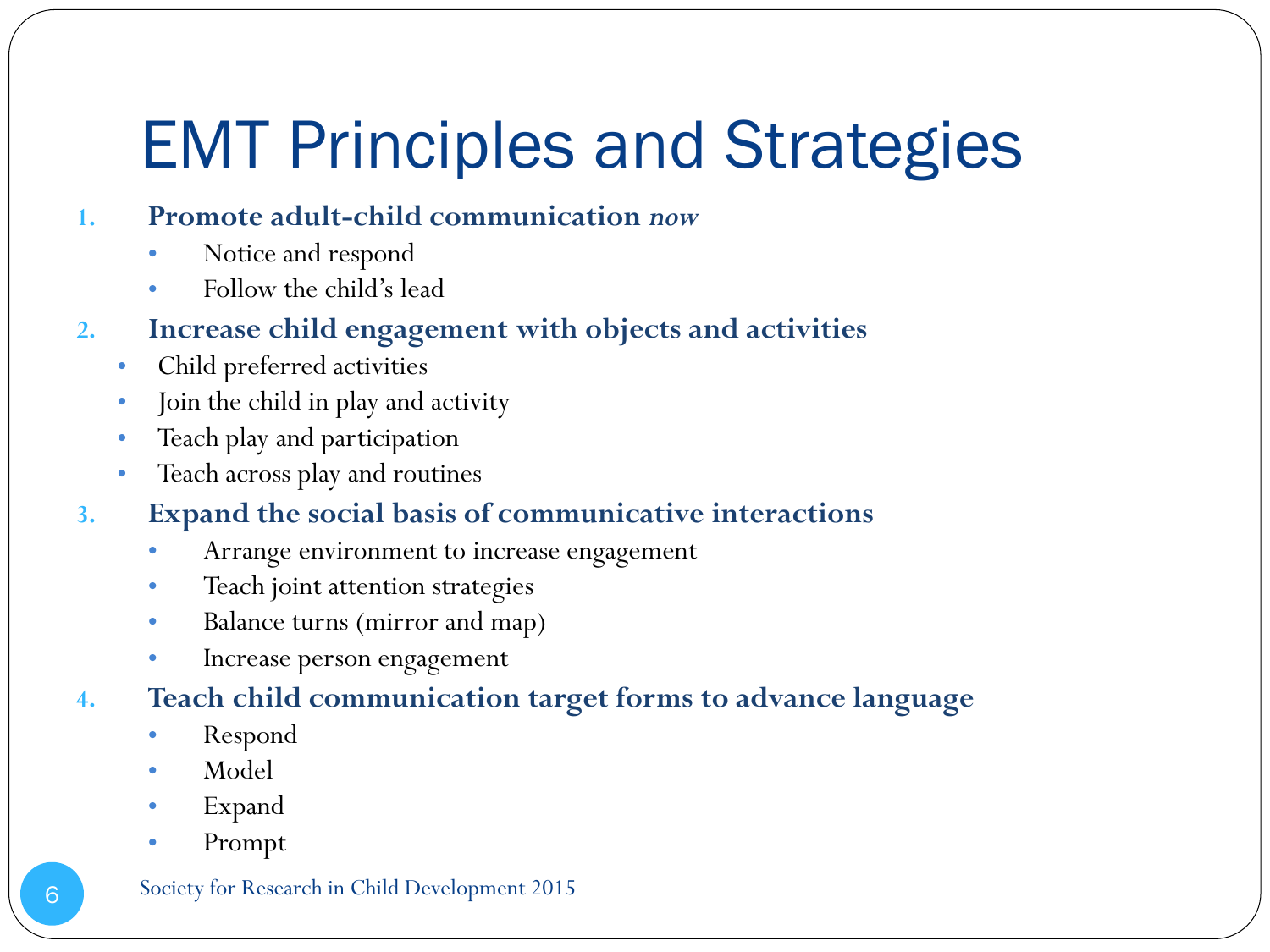# Maximizing Intervention Effects

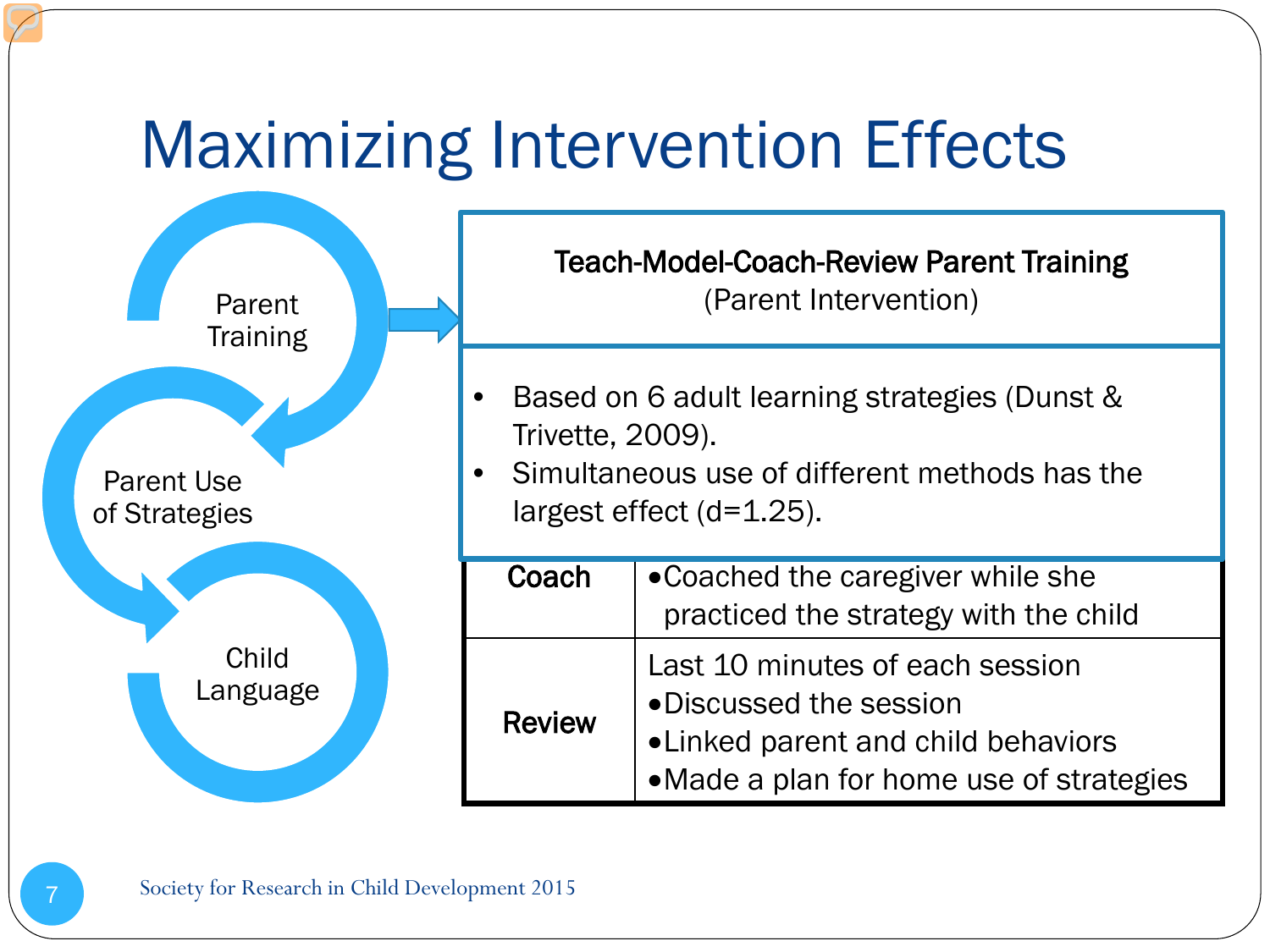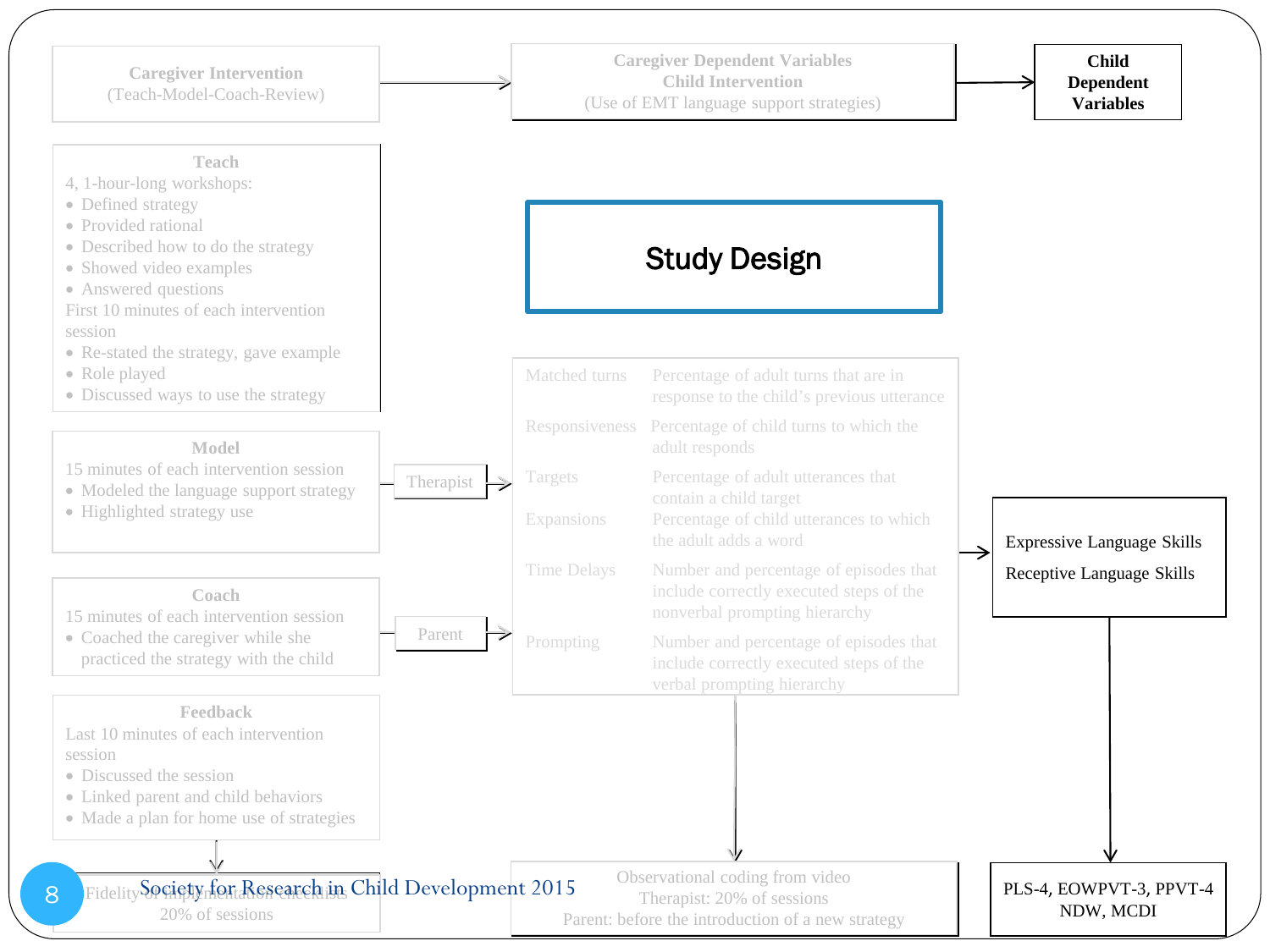# Research Questions

- Do parents in the treatment group use more EMT language support strategies than parents in the control group?
- Do children in the treatment group have better language skills than children in the control group?
- Does intervention reduce the number of children classified as having a language impairment?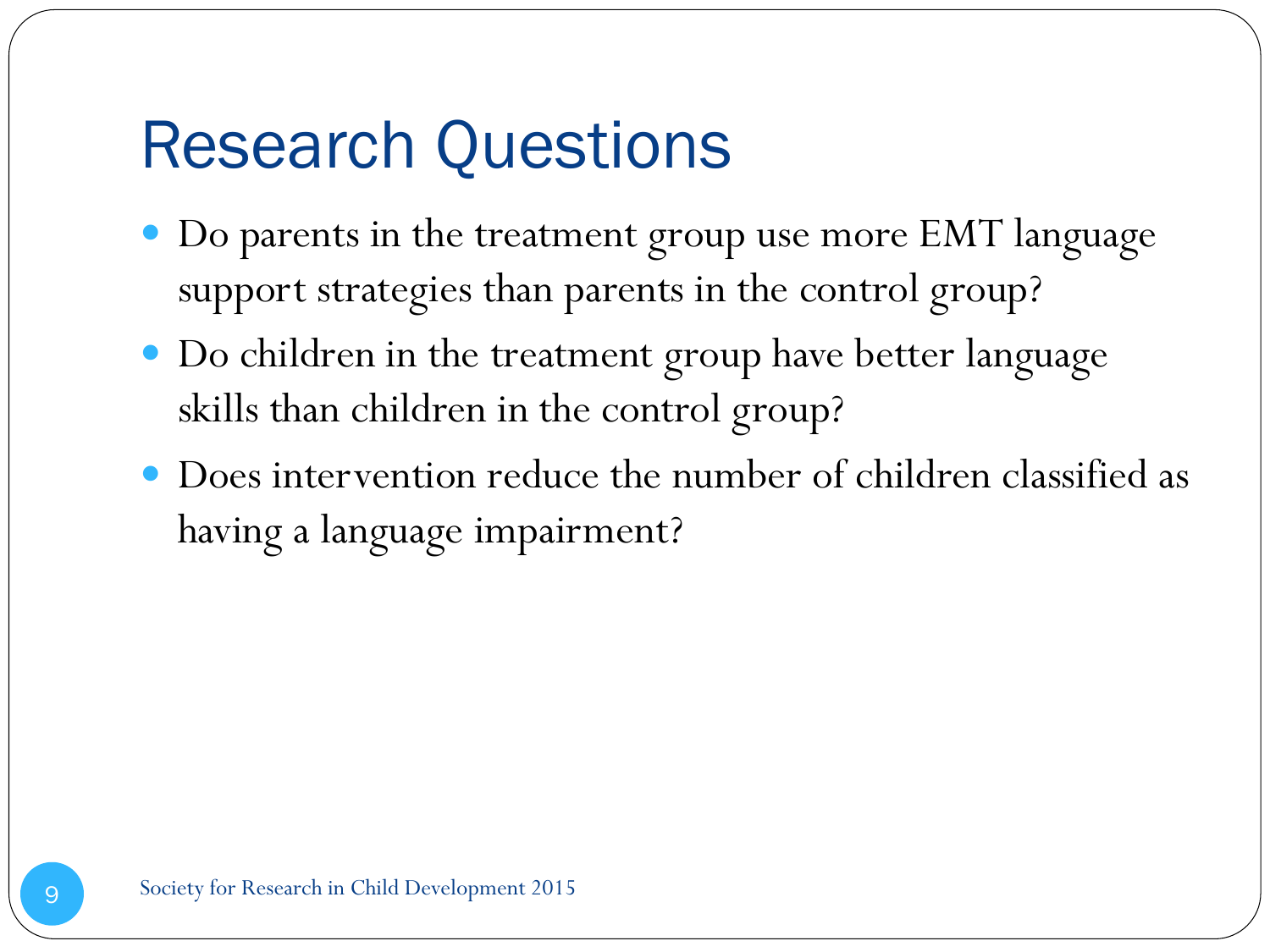# **Design**

- Randomized controlled trial (NCT01975922)
	- Treatment  $n=45$
	- Control  $n=43$
- Children were assessed:
	- At the start of the study
	- Once a month during intervention
	- At the end of intervention
	- 6 months after intervention
	- 12 months after intervention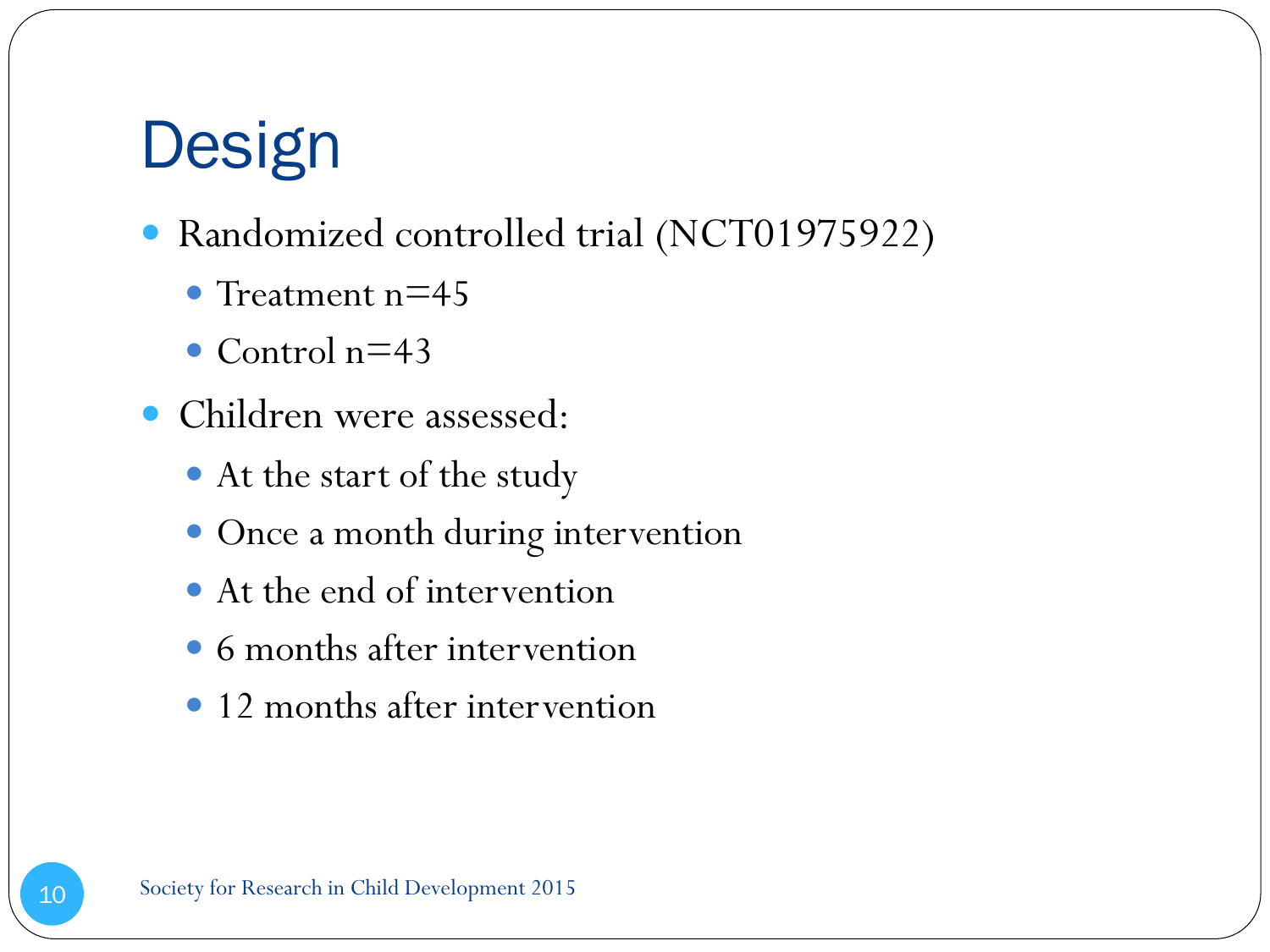#### **Participants**

- Age
	- $\cdot$  24-42 months
	- mean age of 30 months
	- 83% boys

#### Race

- 80% White
- 18% African American
- 2% Other
- Mother Education
	- $\bullet$  High school only: 40%
	- Undergraduate degree: 30%
	- Graduate degree: 26%
- Cognitive Skills (Bayley Scales of Infant Development)
	- 90 (SD 8)
- **Language Skills** (Preschool Language Scales  $-4$ <sup>th</sup> Edition)
	- Expressive language: 75 (SD 8)
- 11 Society for Research in Child Development 2015 SD 16)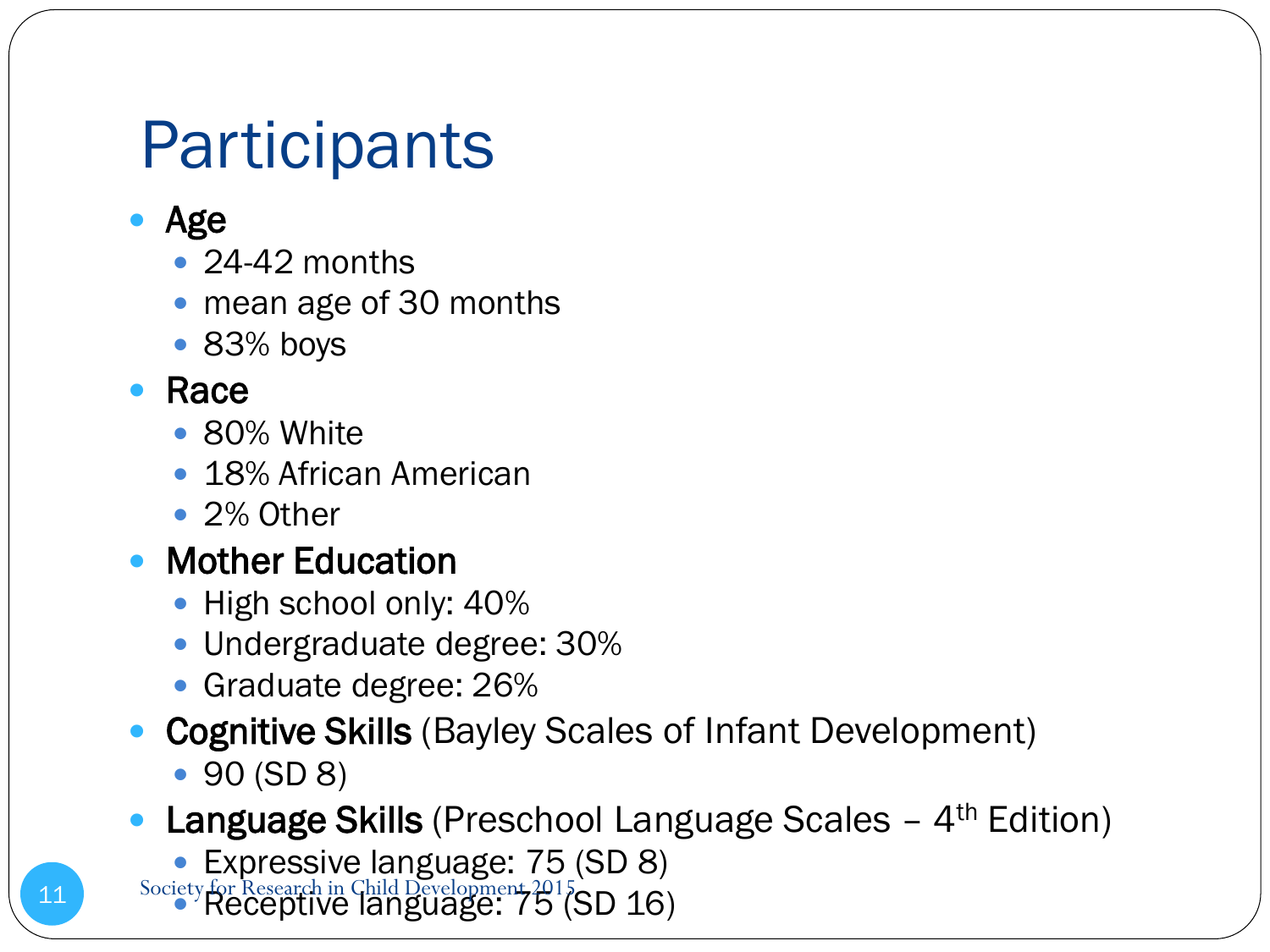#### **Measures**

- Preschool Language Scale 4<sup>th</sup> Edition
- Peabody Picture Vocabulary Test  $-4$ <sup>th</sup> Edition
- Expressive One Word Picture Vocabulary Test  $-3^{\rm rd}$  Edition
- Number of different words in a 20 minute language sample
- Number of words said reported by the parent on the MacArthur Bates Communicative Inventories
- Lena Home Recordings ( 2 days at each assessment)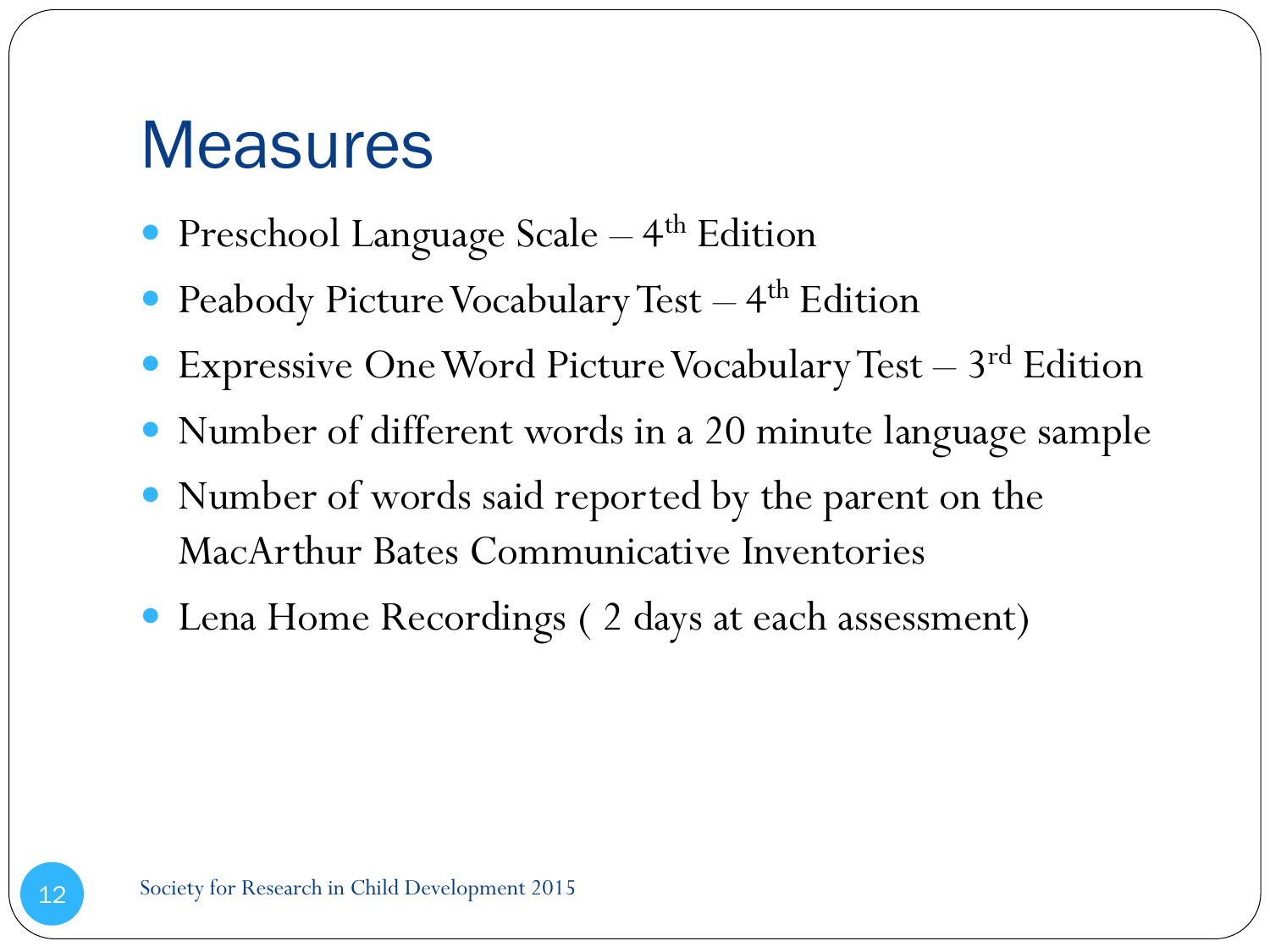# EMT Example



#### Society for Research in Child Development 2015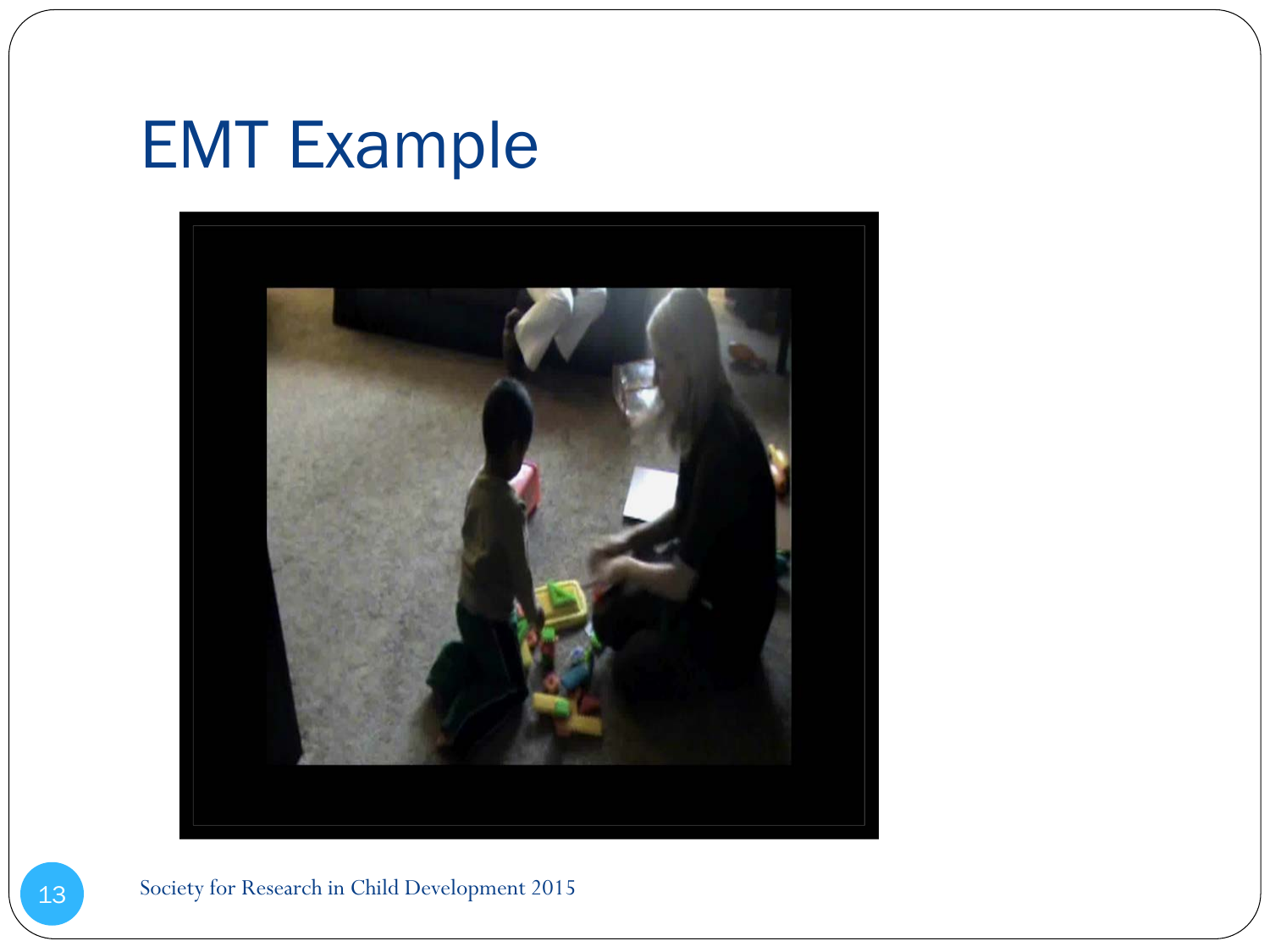#### Parent + Therapist EMT



#### **Enhanced Milieu** Teaching with a Toddler

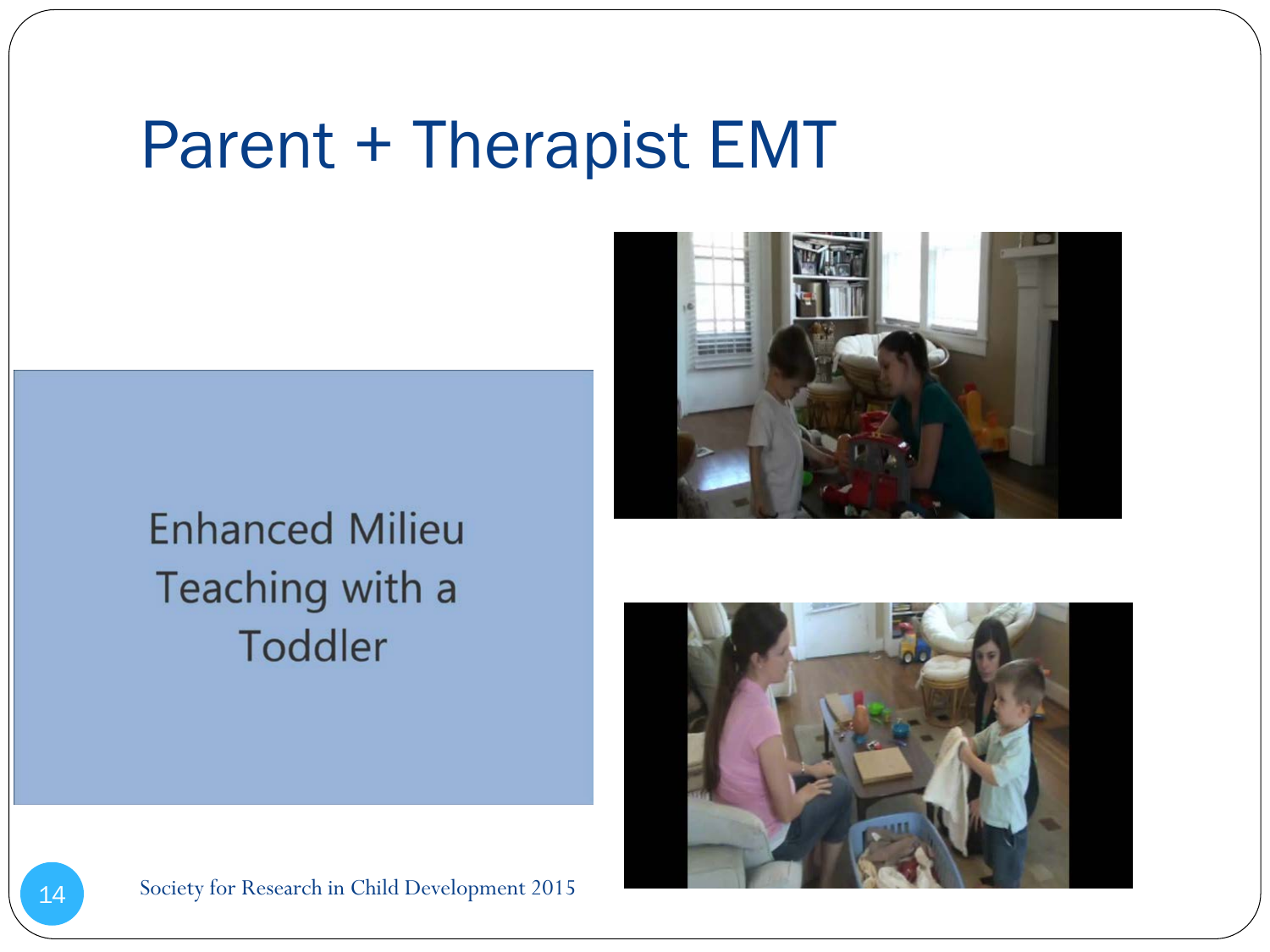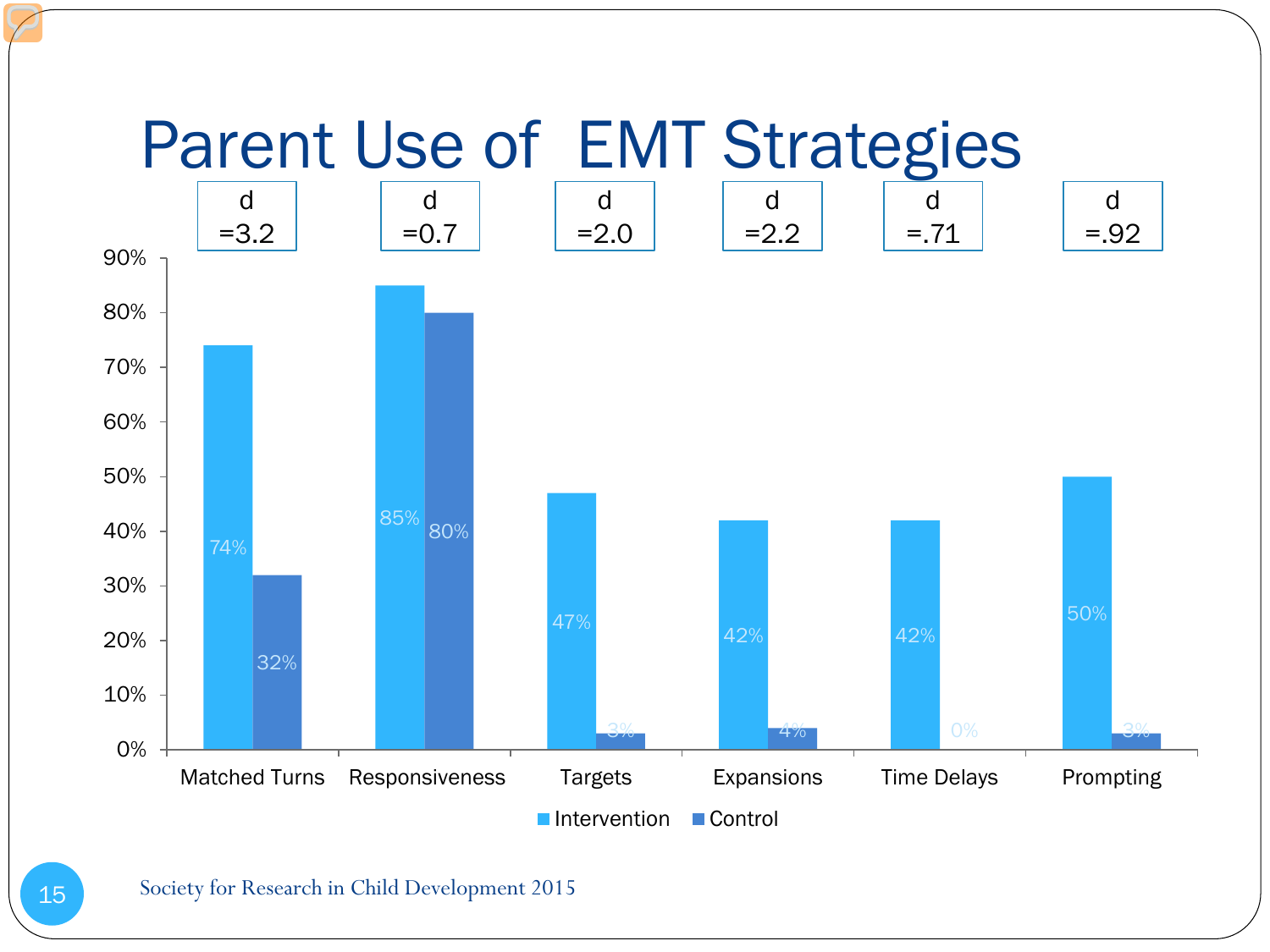#### Parents Met Fidelity of Implementation **Criteria**

| <b>Parent Use of EMT Strategies</b>         | Criteria | Mean<br>(SD) |
|---------------------------------------------|----------|--------------|
| <b>Matched turns</b>                        | >.75     | .78(.12)     |
| <b>Responsiveness to child verbal turns</b> | > 0.80   | .92(.05)     |
| Talk at the child's level                   | $> 0.50$ | .57(.18)     |
| <b>Expansion of child's utterances</b>      | > .40    | .46(.11)     |
| <b>Time delay strategies</b>                | > 0.80   | .61(.36)     |
| <b>Prompting strategies</b>                 | > 0.80   | .82(.24)     |

16 Society for Research in Child Development 2015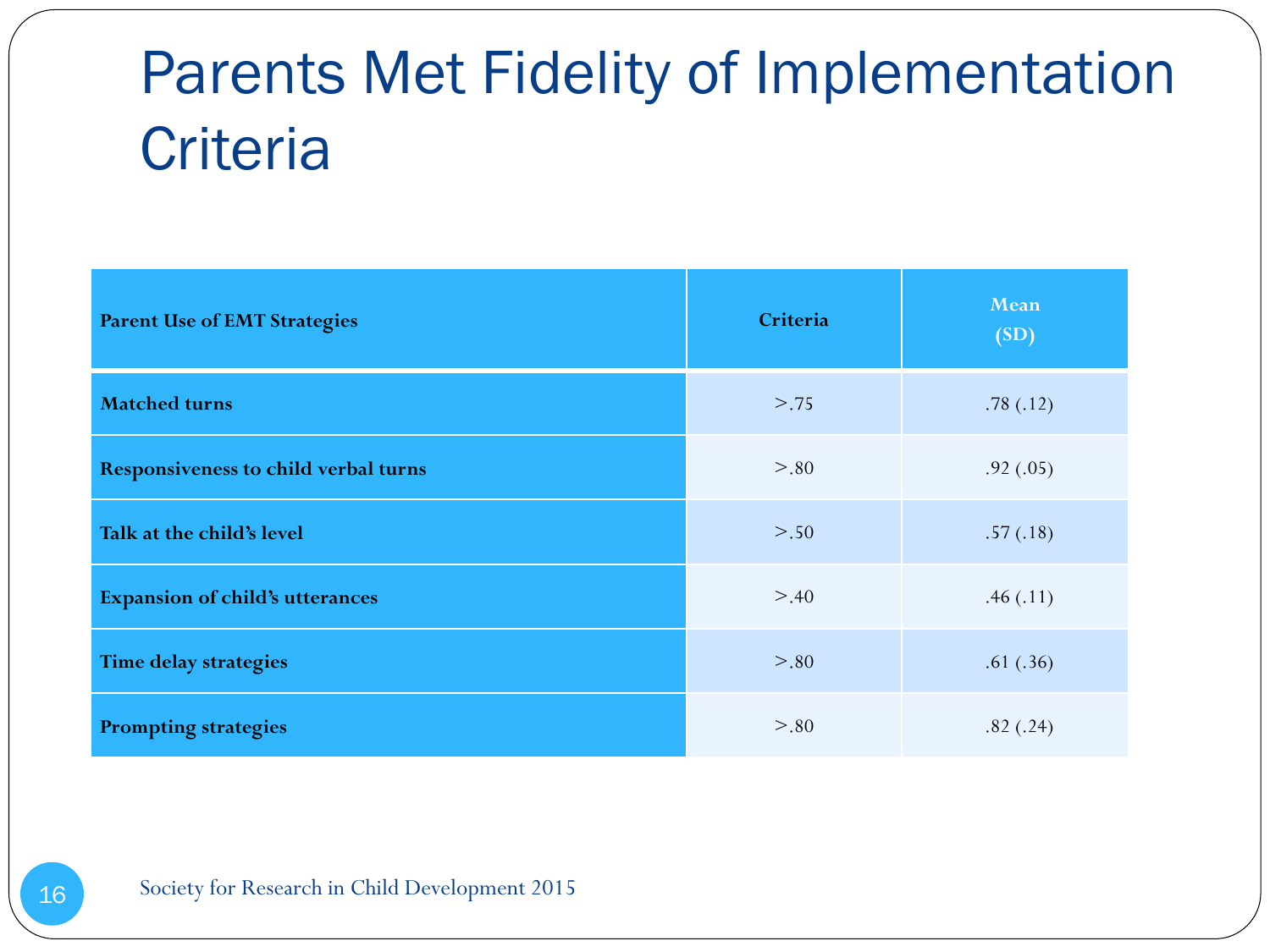#### Child Norm-Referenced Outcomes



Society for Research in Child Development 2015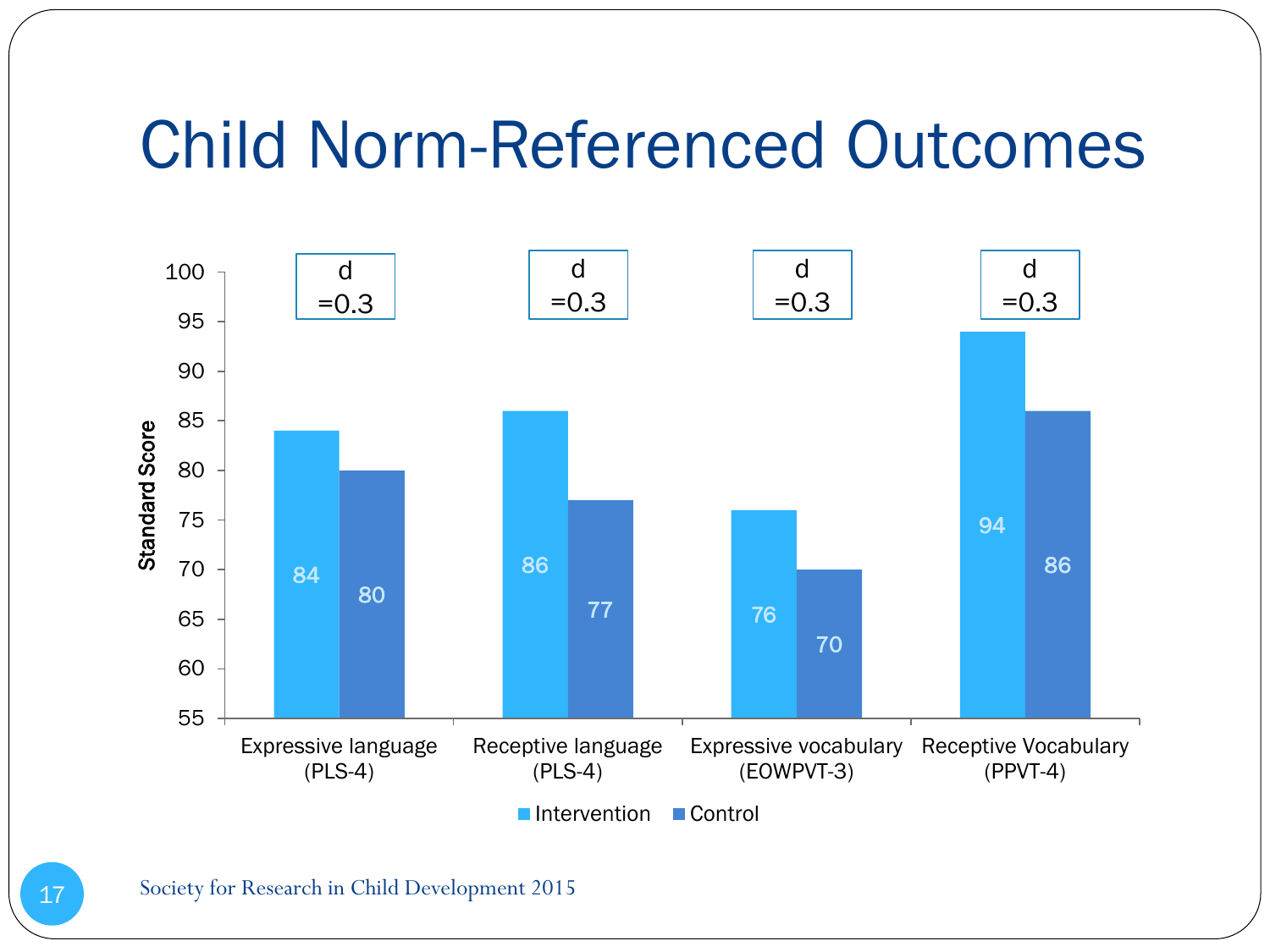#### Child Norm-Referenced Gains

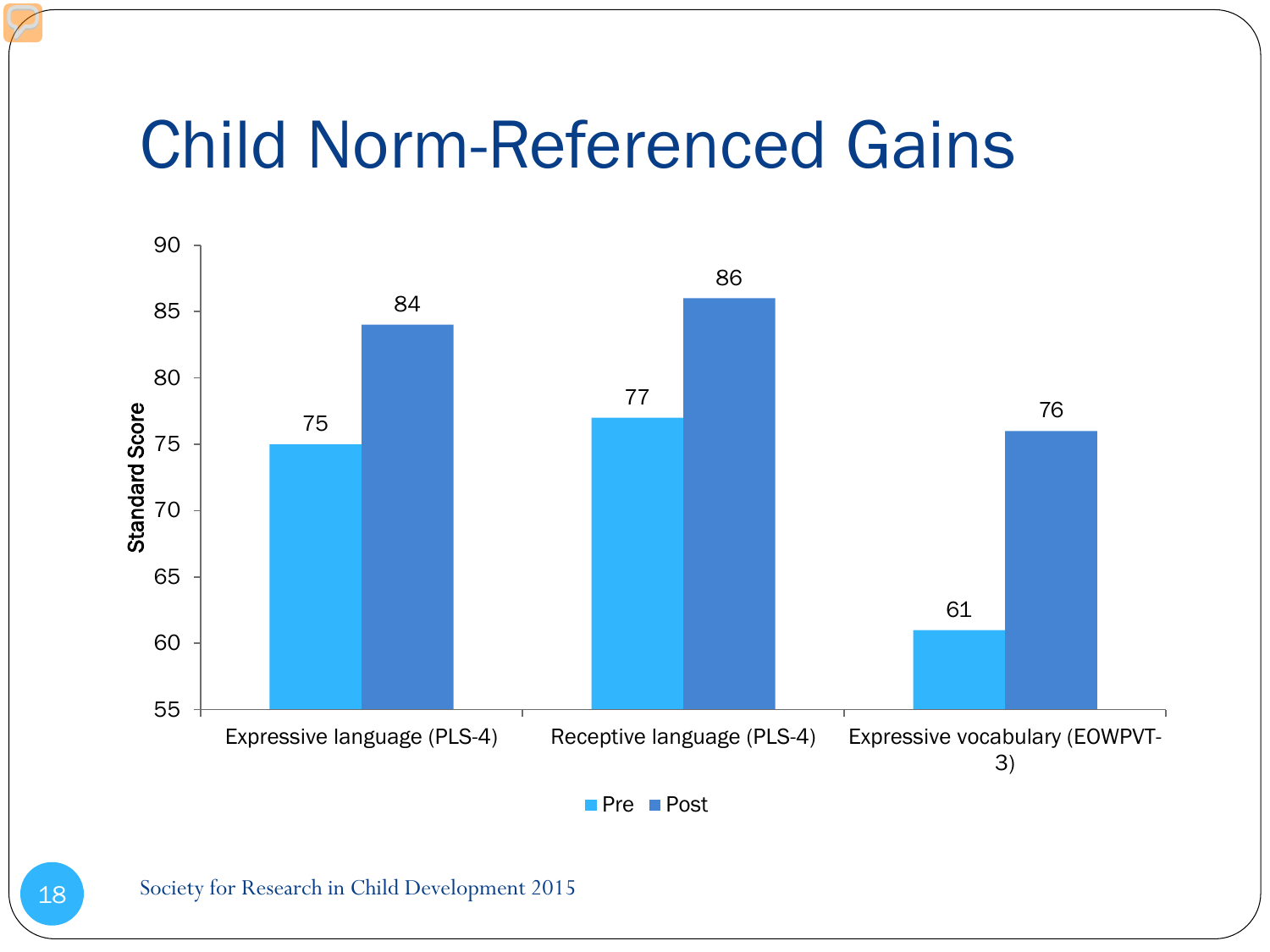#### Child Number of Different Words

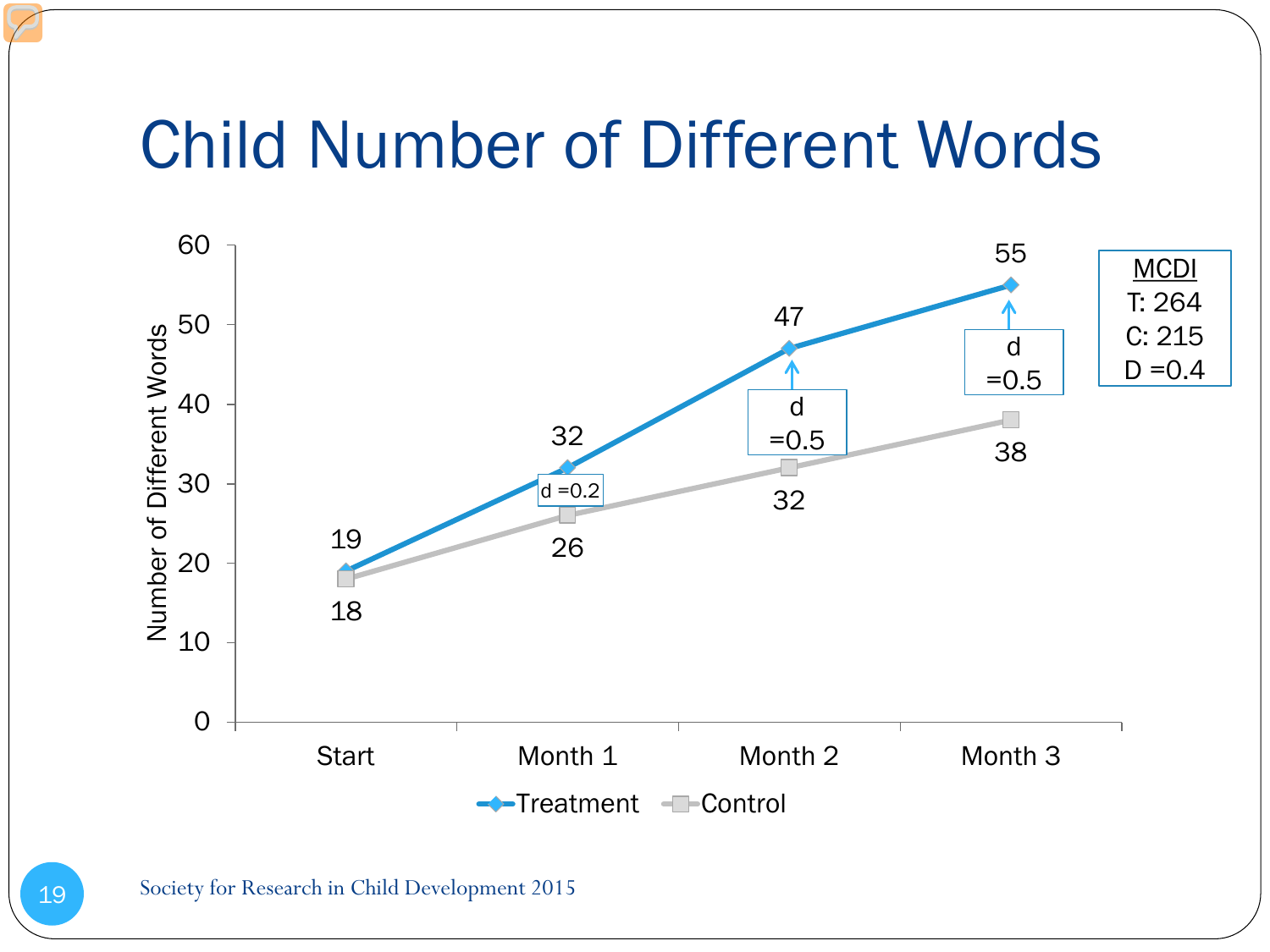#### Growth in Child Vocalizations Over Time



#### **Canonical Syllable per Turn**

#### **Ratio of Child Vocalization to Adul**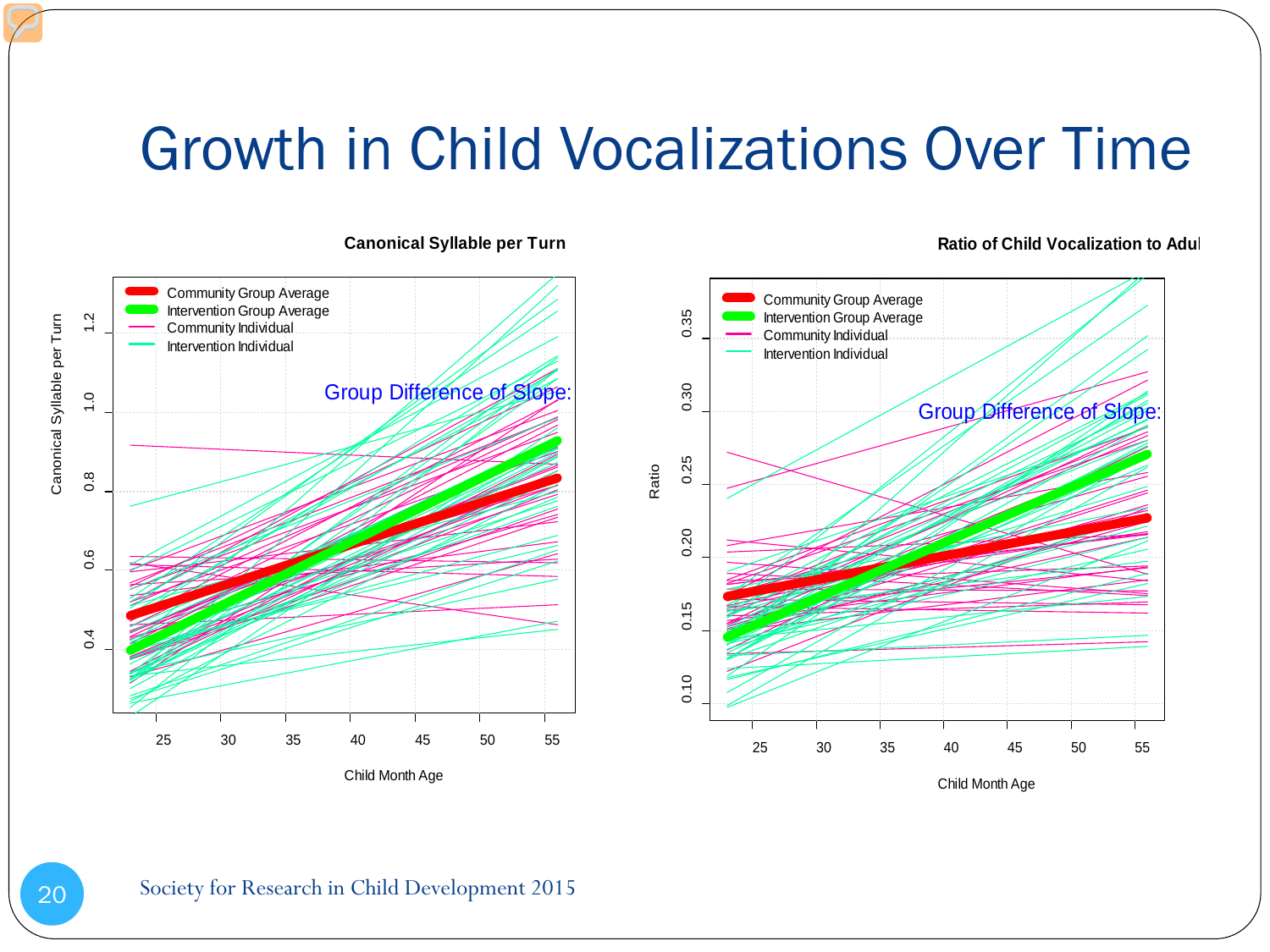## Reduction of Language Delays

#### Children with scores in the average range on the PLS-4



Control **Intervention** 

Odds ratio: 2.391 (.98, 5.82)  $p = .05$ Relative risk  $= 1.40$  (.99, 1.97)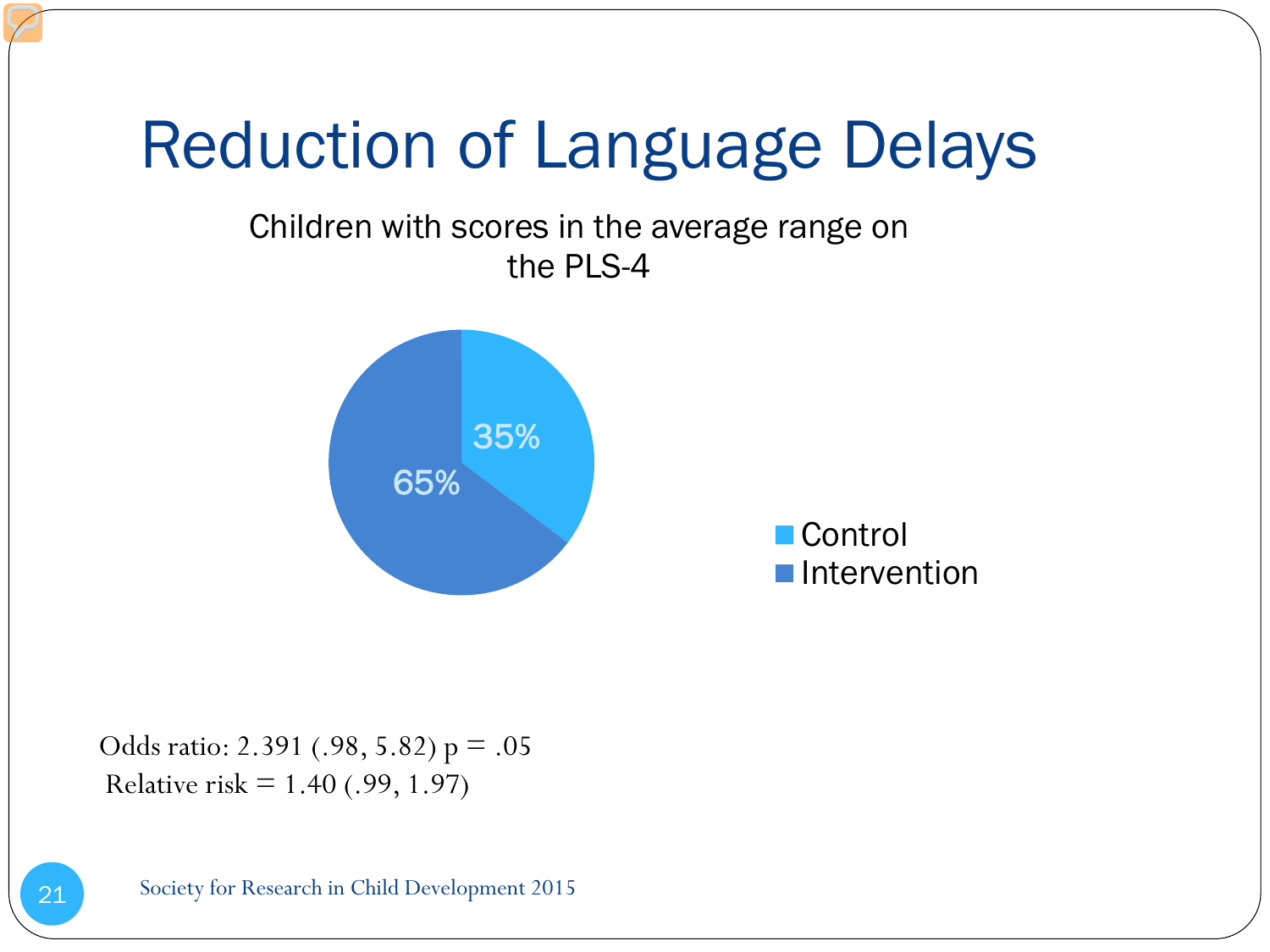#### Implications for Practice

- Parent plus therapist model provide efficient and effective early intervention
	- 28 sessions; less than 30 hours of intervention/training
- High quality parent training can positively impact children's language development
	- Parents learned strategies to fidelity
	- Used the strategies across the day, taught others
- Training parents at fidelity requires early interventionist preparation
	- Teach-Model-Coach- Reflect
	- Monitoring fidelity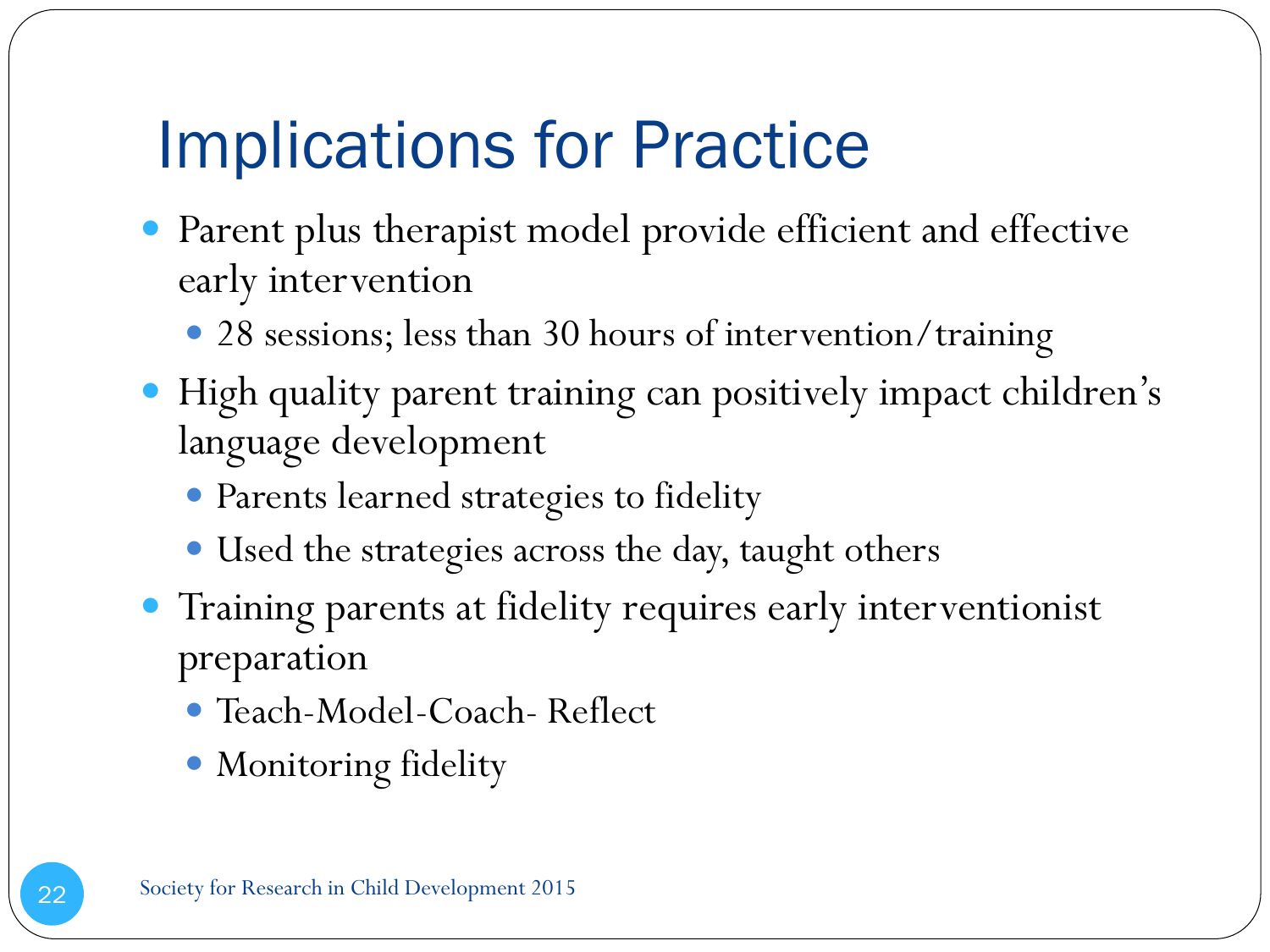#### Implications for Policy

- Screening children at age 2 can identify children for whom language impairment is likely to persist
	- 65% of control group had persistent language impairment
	- Bayley cognitive score and receptive language (PLS-AC) predicted child language outcomes ( 66% of variance)
- "Wait and See" may not be the best policy
- Improve access to early intervention for children with receptive and expressive language delays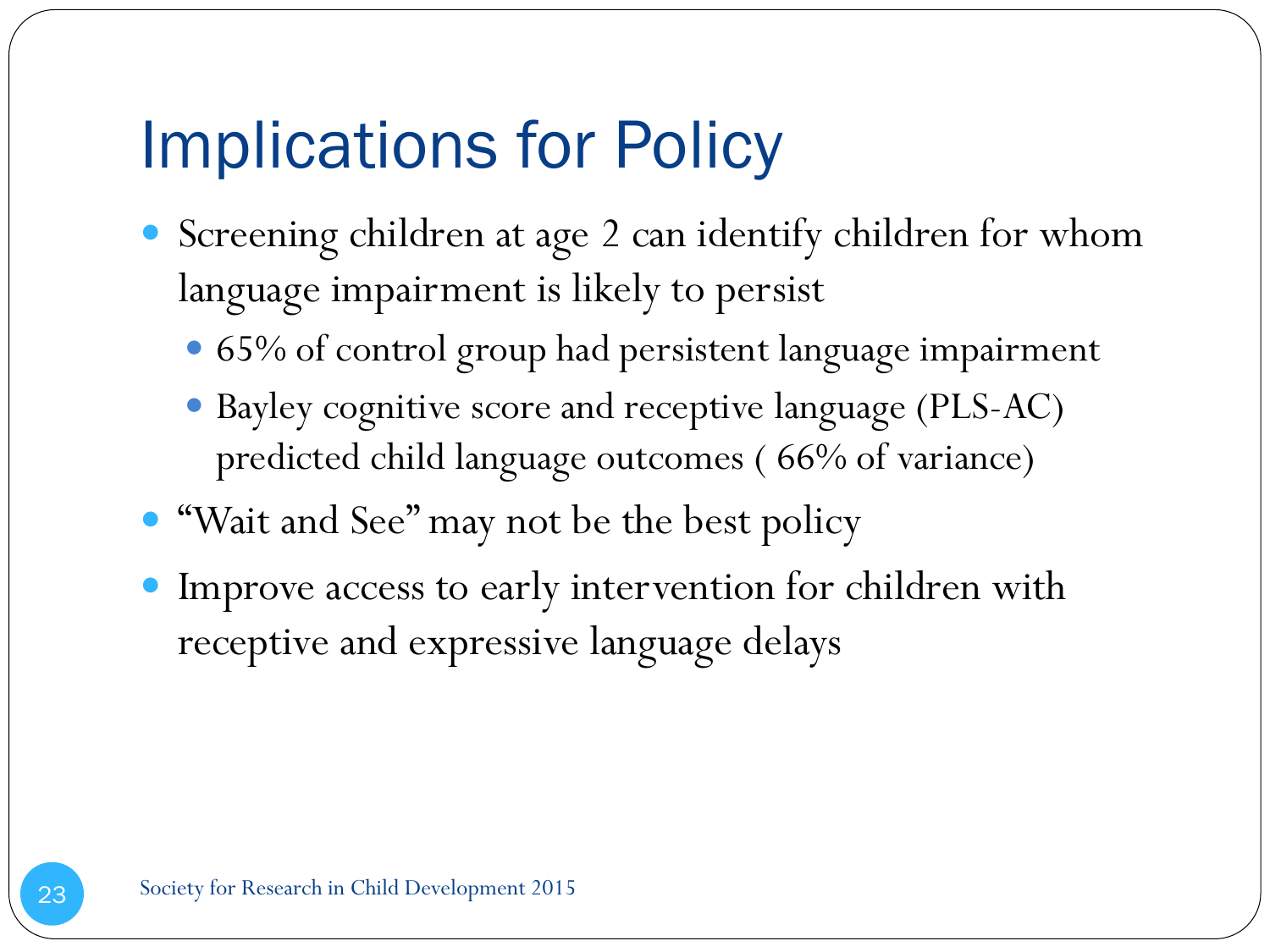# Acknowledgments

- Parents and children who participated in the study
- Staff
	- Kalynn Kennon, Stephanie Jordan, Suzanne Thrower, Kim McCulla, Christine Moody and Lauren Lackey
- Funding agencies
	- IES grant number R324A090181
	- UL1 TR000445 from NCATS/NIH
- LENA foundation statistical team for analysis of child vocalization recordings